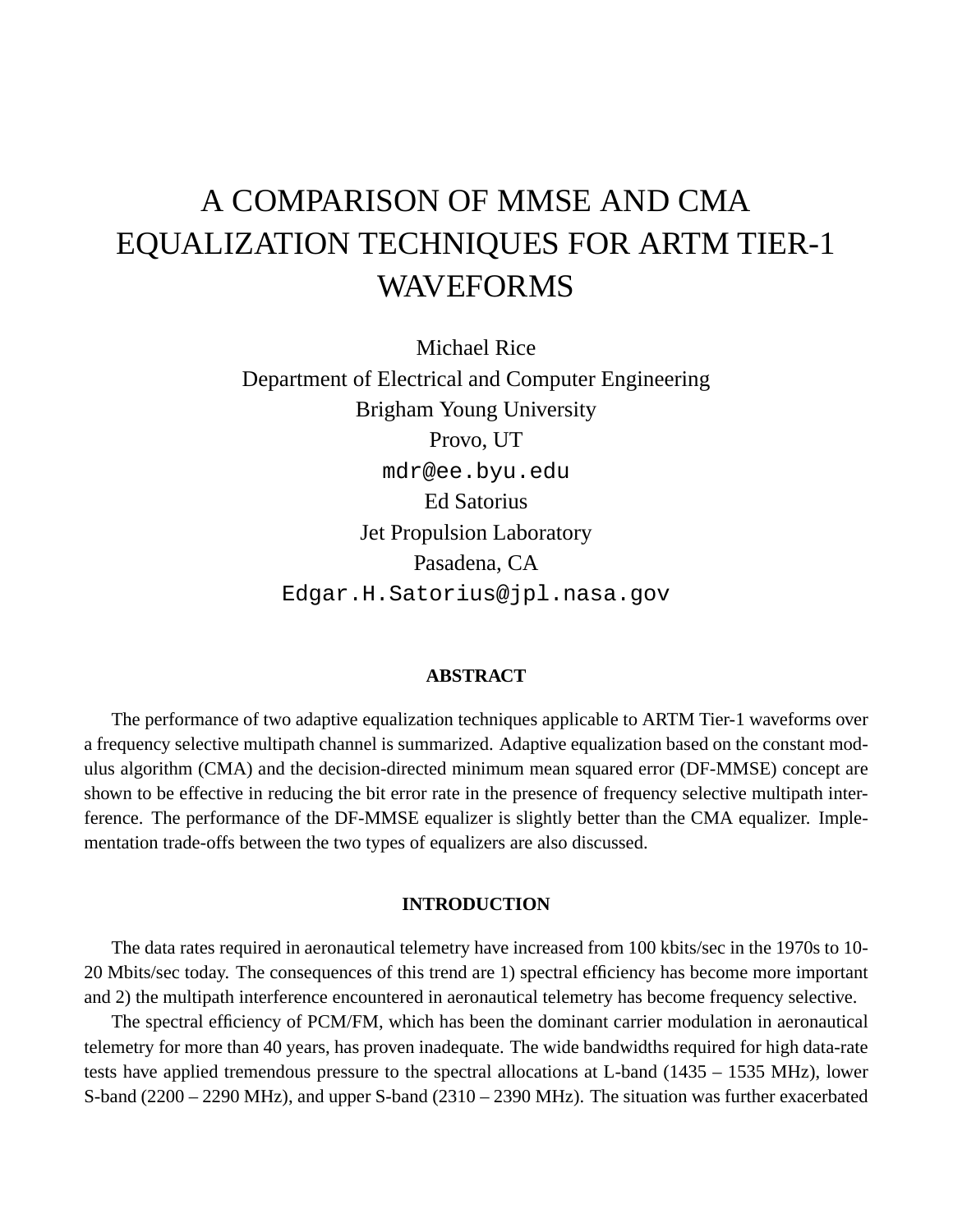in 1997 when the lower portion of upper S-band from 2310 to 2360 MHz was reallocated in two separate auctions: 2320 – 2345 MHz was reallocated for digital audio radio in one round while 2305 – 2320 MHz and 2345 – 2360 MHz were allocated to wireless communications services in the subsequent rounds.

In response, the Advanced Range Telemetry (ARTM) program [1] was launched by the Central Test and Evaluation Investment Program (CTEIP) in 1997 to identify more bandwidth efficient modulation formats suitable for use in aeronautical telemetry. The goal was to select modulation schemes that required less bandwidth than PCM/FM, but had the same detection efficiency. The severe size and weight restrictions typical of these applications requires power amplifiers running full saturation or even class C operation. As a consequence, the search has focused on constant envelope waveforms. New modulation formats were selected in two phases. In the first phase, a version of the Feher-patented QPSK (called, FQPSK-B) [2] was adopted in 2000 as part of the IRIG 106 standard [3]. A compatible variant of the MIL-STD 188-181 Shaped Offset QPSK (SOQPSK) [4] was selected as a compatible alternative in 2004. These two modulation formats, known collectively as the "ARTM Tier-1 Waveforms," have the same detection efficiency as PCM/FM but twice the spectral efficiency as PCM/FM [5], even when used with non-linear power amplifiers.

The data links used in aeronautical telemetry are subject to multipath interference in the form of strong "ground bounces" (especially at low elevation angles) and reflections off irregular terrain [6]. At low data rates, such as 100 kbits/sec, the multipath interference appears as flat fading across the signal bandwidth. At high data rates, the signal bandwidth is much wider and the multipath interference is characterized by deep spectral nulls. The frequency selective nature of the multipath interference disrupts the data link and is the main cause of data loss in aeronautical telemetry.

Equalization has been applied as a multipath mitigation technique for several decades [7]. Adaptive equalizers are commonly used since they are able to track changes in the characteristics of the multipath interference. This paper summarizes an investigation into the performance of two adaptive equalizers as a multipath mitigation technique for the ARTM Tier-1 waveforms. Simulation results show that the bit error rate for the decision feedback minimum mean-squared error (DF-MMSE) equalizer is slightly lower than for an equalizer based on the constant modulus algorithm (CMA).

## **ADAPTIVE EQUALIZERS FOR ARTM TIER-1 WAVEFORMS**

The ARTM Tier-1 waveforms can be interpreted as offset modulations. As such, the basic demodulator, shown in Figure 1 is used to recover the data from the received waveforms. The inphase and quadrature components are obtained from the IF signal through a heterodyne operation using a pair of mixers and sinusoids in phase quadrature as shown. A detection filter with impulse response  $g(t)$  is used to low-pass filter the outputs of the two mixers. The filter outputs are sampled in an offset (or staggered) fashion to form decision variables which are the basis for the bit decisions. Optimum detection filters for FQPSK were investigated by Simon [8] while detection filters for SOQPSK were studied by Geoghegan [9] using experimental means. Both the CMA and the DF-MMSE equalizers are based on this structure.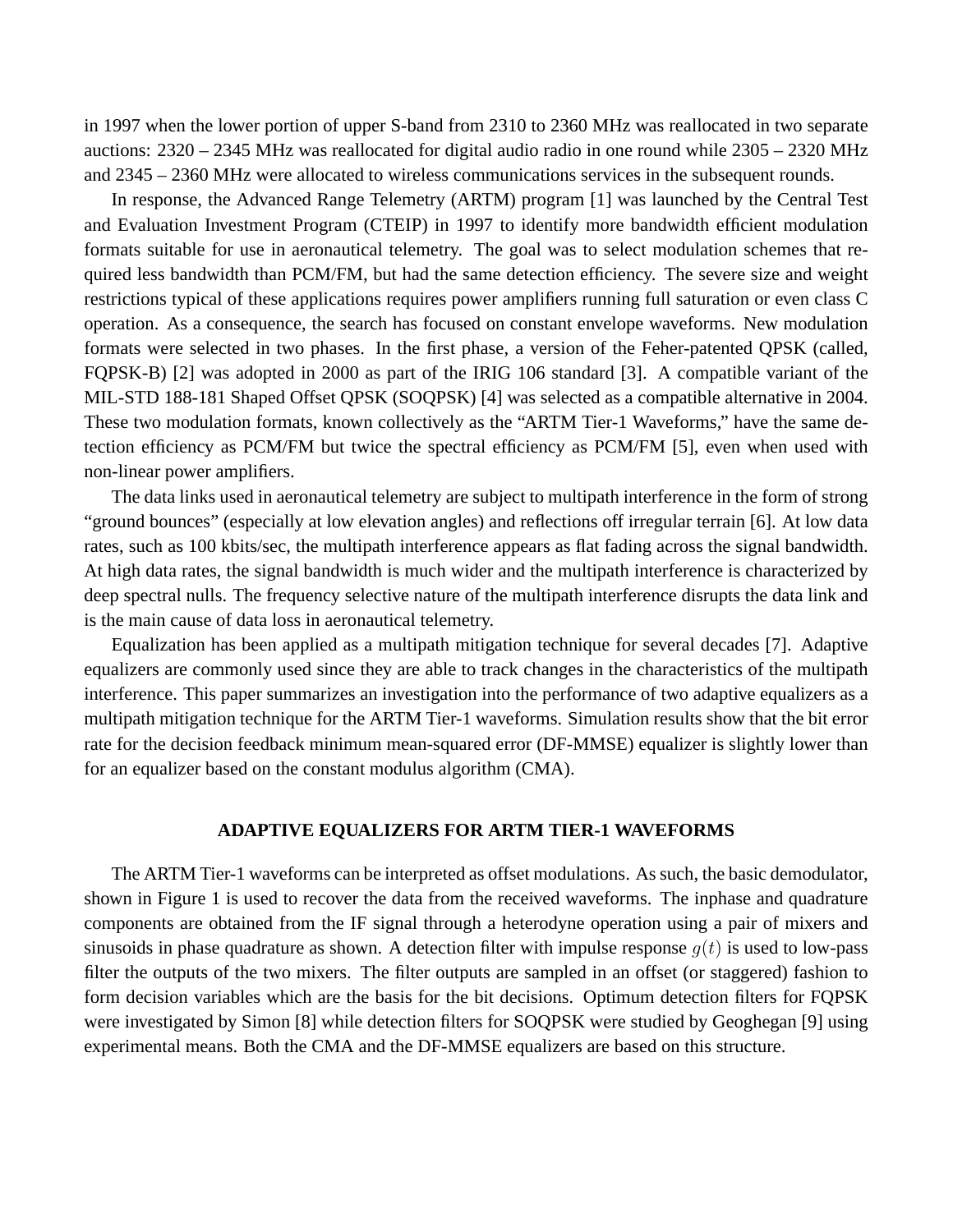

Figure 1: Basic structure of an I/Q demodulator for offset modulation.

## *A. Equalization Based the Constant Modulus Algorithm*

The equalizers based on the constant modulus algorithm (CMA) are special case of *blind* equalization techniques that do not require knowledge of the data symbols or timing synchronization. This class of equalization techniques for I/Q modulated waveforms seeks to minimize an error, due to Godard [10], of the form

$$
e(n) = E\left\{ \left( |r(n)|^p - R_p \right)^2 \right\} \tag{1}
$$

where  $R_p$  is a constant that depends on the properties of the modulated waveform. The constant modulus algorithm, uses the special case  $p = 2$  [11, 12]. The CMA is a natural choice for the ARTM tier-1 waveforms since the waveforms were selected, in part, because they have a constant envelope.

Since the CMA equalizer is blind, it may be "inserted" prior to the detector of Figure 1 as illustrated in Figure 2 (a). The IF signal is sampled every  $T$  seconds to provide samples at a normalized rate of  $N = T_s/T$  samples/symbol. The received sample  $r(n)$  is processed by a length-L FIR equalizer filter to produce the output sample

$$
y(n) = \sum_{l=0}^{L-1} w^{(n)}(l)r(n-l)
$$
\n(2)

where  $w^{(n)}(l)$  is the set of filter coefficients used at time index n. The modulus error at time step n is computed using

$$
e(n) = (|y(n)|^2 - 1)^2.
$$
 (3)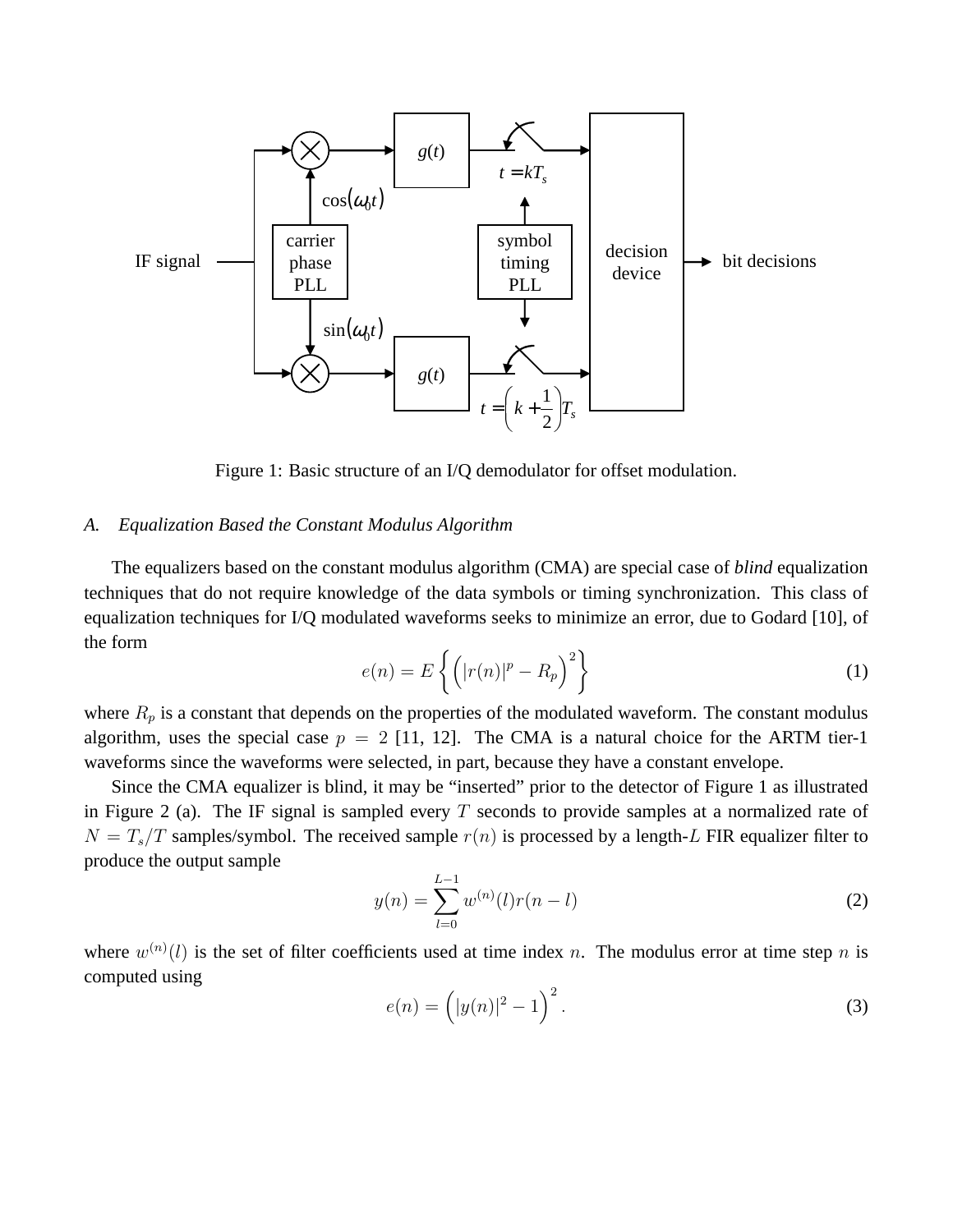This error is used in an LMS algorithm [13] to update the filter coefficients using

$$
\begin{bmatrix} w^{(n+1)}(0) \\ w^{(n+1)}(1) \\ \vdots \\ w^{(n+1)}(L-1) \end{bmatrix} = \begin{bmatrix} w^{(n)}(0) \\ w^{(n)}(1) \\ \vdots \\ w^{(n)}(L-1) \end{bmatrix} + \mu e(n) \begin{bmatrix} r(n) \\ r(n-1) \\ \vdots \\ r(n-L+1) \end{bmatrix}
$$
 (4)

where  $\mu$  is an adjustable step size parameter that controls convergence and steady state error variance [13]. Detection then proceeds as shown.

An alternative architecture for equalization based on the CMA is to insert the adaptive equalizer after the quadrature mixers but before the detection filters as shown in Figure 2 (b). This version treats the samples of the inphase and quadrature components as the real and imaginary parts of a complex number. While complex-valued arithmetic is more complex than real-valued arithmetic, this form of the equalizer can operate at a lower sample rate. As such, it is often the preferred architecture for CMA equalization.

#### *B. Equalization Based on Decision Feedback Minimum Mean Squared Error*

Equalization based on the decision feedback minimum mean squared error criterion for offset QPSK was developed by Tu [14]. The LMS adaptive version, illustrated in Figure 3, is described as follows. The detection filter output  $z_d(t)$  is sampled at two samples/symbol. The *n*-th sample is filtered by the FIR feedforward filter with  $L_{FF}$  coefficients  $w_{FF}^{(n)}(k)$  ( $k = -(L_{FF}-1)/2, \ldots, (L_{FF}-1)/2$ ) at time index n. The output of the feedforward filter,  $z_{FF}(n)$  is given by

$$
z_{\rm FF}(n) = \sum_{l=-\frac{L_{\rm FF}-1}{2}}^{\frac{L_{\rm FF}-1}{2}} w_{\rm FF}^{(n)}(l) z_d(n-l).
$$
 (5)

This output is combined with the output of the length- $L_{FB}$  feed back filter,  $z_{FB}(n)$  to form the signal  $z(n) = z_{FF}(n) + z_{FB}(n)$ . The output of the feedback filter is given by

$$
z_{\text{FB}}(n) = \sum_{l=0}^{L_{\text{FB}}-1} w_{\text{FB}}^{(n)}(l) D(n-l)
$$
 (6)

where  $w_{FB}^{(n)}(l)$  is the *l*-th coefficient of the feedback filter at time index n and  $D(n)$  is based on the decisions. Due to the offset nature of the modulation, symbol decisions are based on samples that alternate between the real and imaginary parts of the feed forward filter output. Assuming the even-indexed samples correspond to the data sample on the real component and the odd-indexed samples correspond to the data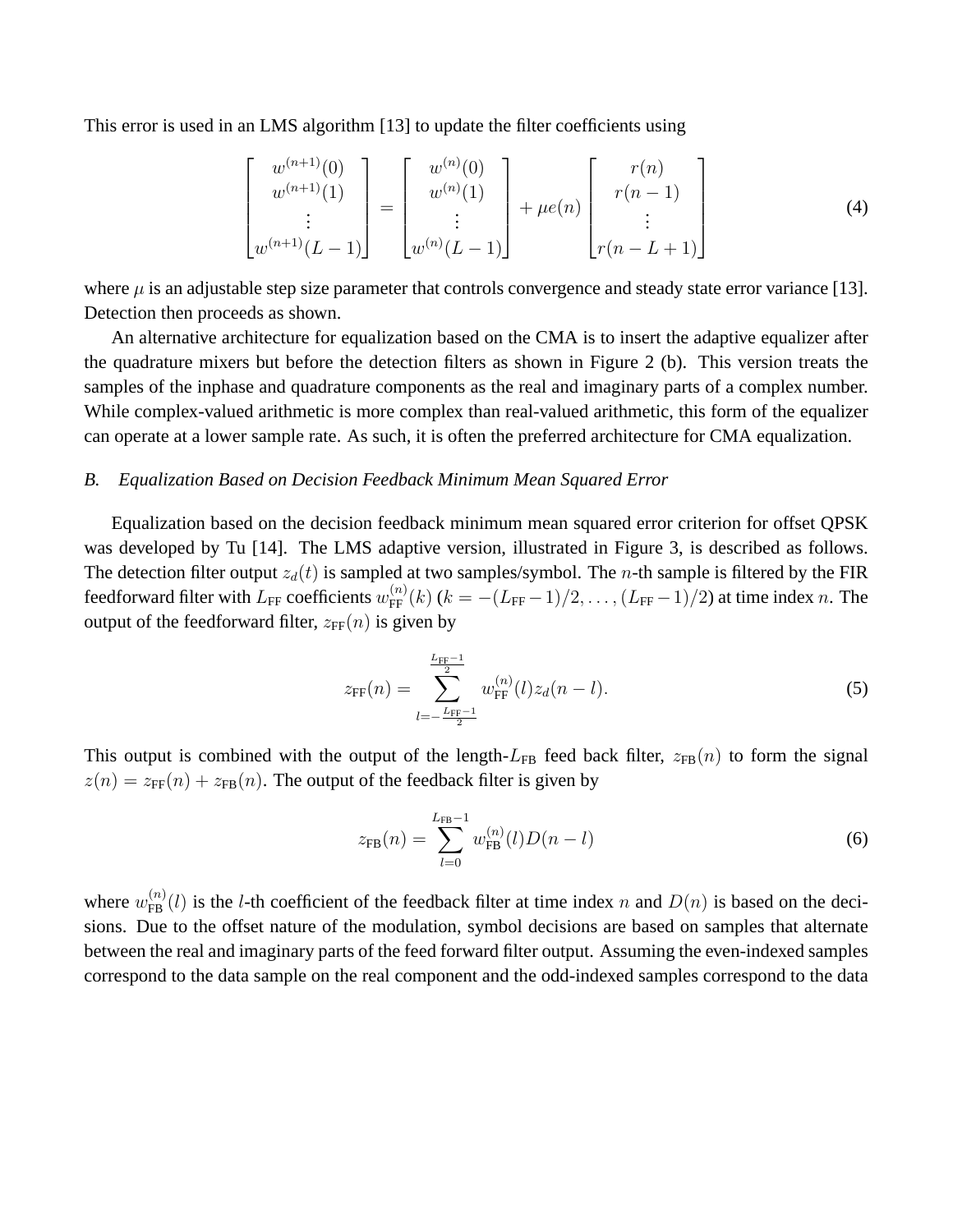

Figure 2: Two basic architectures for equalization based on the constant modulus algorithm: (a) a *band pass* equalizer; (b) a *complex baseband* equalizer.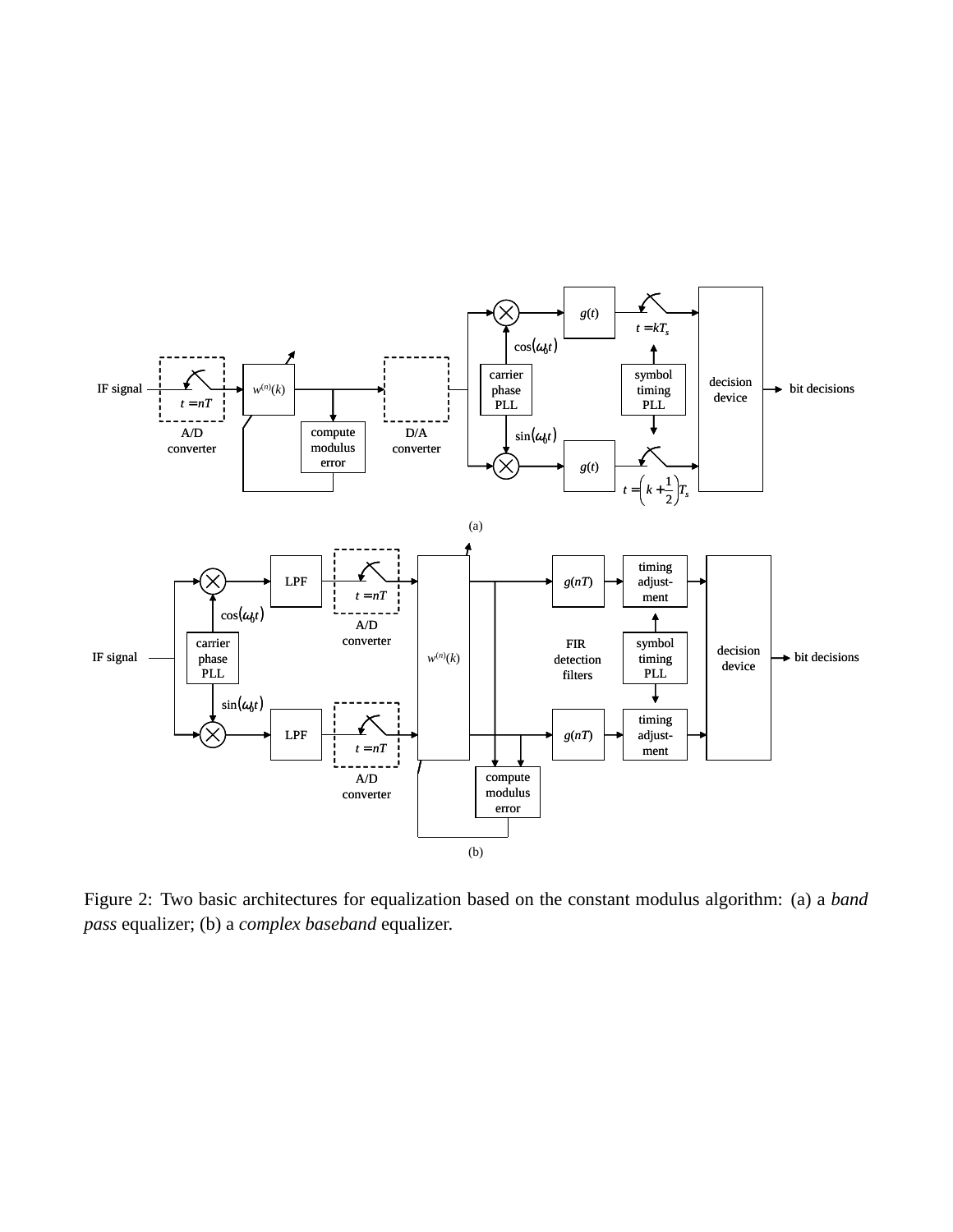on the imaginary component,  $D(n)$  may be expressed as

$$
D(n) = \begin{cases} \Re \left\{ \hat{d}(k) \right\}, \Im \left\{ \hat{d}(k-1) \right\}, \Re \left\{ \hat{d}(k-1) \right\}, \dots \\ \text{for } n \text{ even and } k = \frac{n}{2} \\ \Im \left\{ \hat{d}(k) \right\}, \Re \left\{ \hat{d}(k) \right\}, \Im \left\{ \hat{d}(k-1) \right\}, \dots \\ \text{for } n \text{ odd and } k = \frac{n-1}{2} \end{cases}
$$
(7)

where the decision are

$$
\hat{d}(k) = \begin{cases} \text{sgn}\left(\Re\left\{z\left(\frac{n}{2}\right)\right\}\right) & n \text{ even} \\ j \text{sgn}\left(\Im\left\{z\left(\frac{n-1}{2}\right)\right\}\right) & n \text{ odd} \end{cases}
$$
\n(8)

The alternating nature of the error signal is the key difference between the MMSE equalization algorithm for offset modulations and non-offset modulations.

The feedforward and feedback filter coefficient updates can be realized using any of the standard adaptive filter techniques such as LMS (and its variants) or RLS [13]. Using the LMS algorithm, the update equations are

$$
\begin{bmatrix} w_{\text{FF}}^{(n+1)} \left( -\frac{L_{\text{FF}}-1}{2} \right) \\ \vdots \\ w_{\text{FF}}^{(n+1)}(0) \\ \vdots \end{bmatrix} = \begin{bmatrix} w_{\text{FF}}^{(n)} \left( -\frac{L_{\text{FF}}-1}{2} \right) \\ \vdots \\ w_{\text{FF}}^{(n)}(0) \\ \vdots \end{bmatrix} + \mu e(n) \begin{bmatrix} z_d^* \left( n + \frac{L_{\text{FF}}-1}{2} \right) \\ \vdots \\ z_d^*(n) \\ \vdots \end{bmatrix}
$$
 (9)

$$
\begin{bmatrix}\nw_{\text{FF}}^{(n+1)}\left(\frac{L_{\text{FF}}-1}{2}\right) & w_{\text{FF}}^{(n)}\left(\frac{L_{\text{FF}}-1}{2}\right) & z_d^*\left(n-\frac{L_{\text{FF}}-1}{2}\right)\n\end{bmatrix}\nw_{\text{FB}}^{(n+1)}(0)\nw_{\text{FB}}^{(n+1)}(1)\n\vdots\n\begin{bmatrix}\nw_{\text{FB}}^{(n)}(0) & w_{\text{FB}}^{(n)}(1) & z_n^*(n-1) \\
w_{\text{FB}}^{(n+1)}(L_{\text{FB}}-1) & \vdots & \vdots \\
w_{\text{FB}}^{(n)}(L_{\text{FB}}-1) & w_{\text{FB}}^{(n)}(L_{\text{FB}}-1)\n\end{bmatrix} + \mu e(n)\n\begin{bmatrix}\nD^*(n) & 0 & 0 \\
D^*(n-1) & 0 & 0 \\
\vdots & \vdots & \vdots \\
D^*(n-L+1) & 0 & 0\n\end{bmatrix}
$$
\n(10)

where  $\mu$  is the adjustable step size. The numerical results summarized in the next section use the LMS algorithm.

## **PERFORMANCE**

The performance of both FQPSK and SOQPSK-TG using both the CMA and the DF-MMSE equalizers were simulated in the presence of multipath interference typical of that encountered in aeronautical telemetry [6]. The multipath interference can be modeled as an linear system with impulse response

$$
h(t) = \delta(t) + \Gamma_1 \delta(t - \tau_1) + \Gamma_2 \delta(t - \tau_2).
$$
\n(11)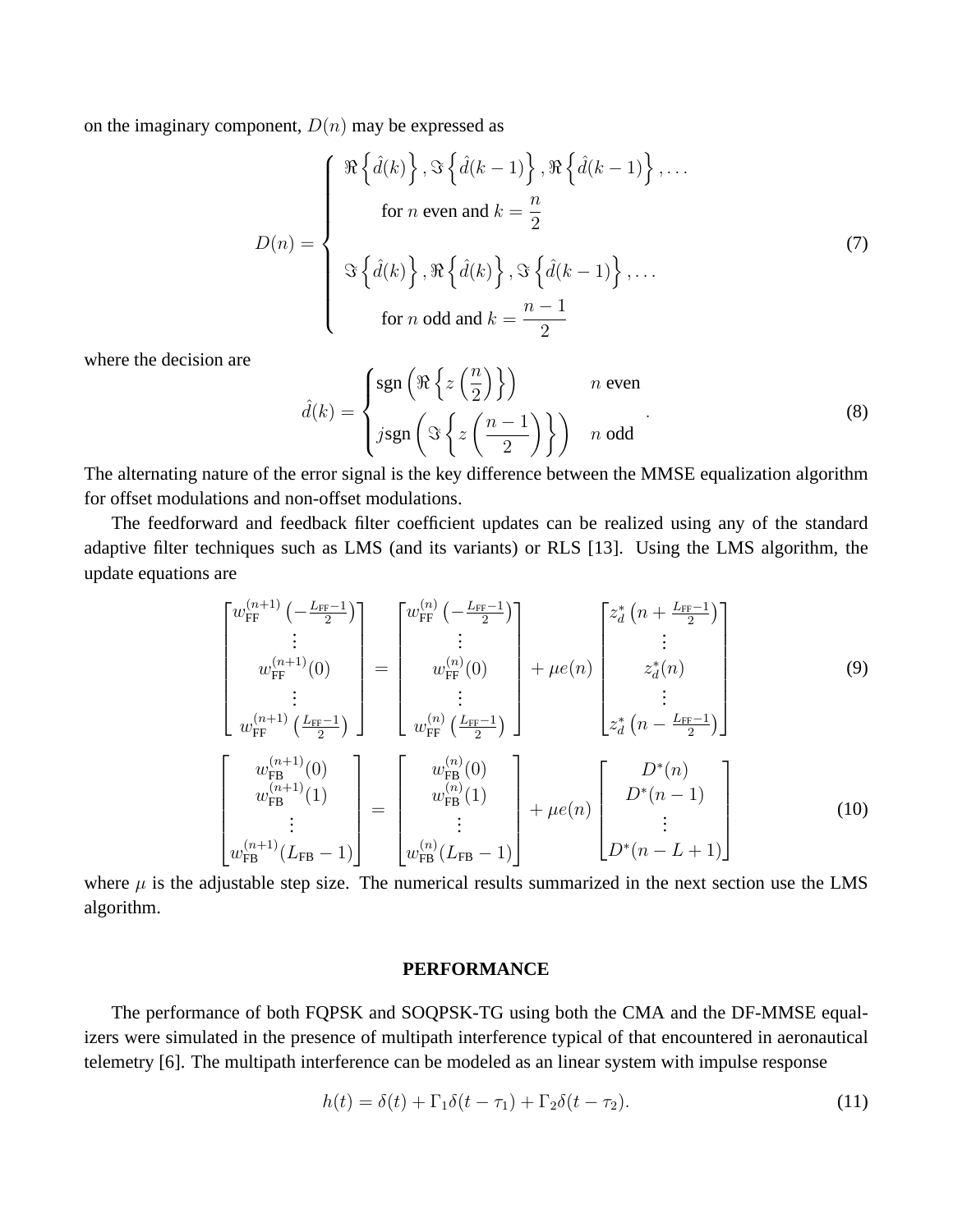

Figure 3: Basic architecture for the DF-MMSE equalizer.

The first multipath component with complex amplitude  $\Gamma_1$  and delay  $\tau_1$  is a result of a strong "ground" bounce" off the dry lake beds typical of test ranges in the Western USA. These parameters are a function of the system geometry (i.e. the relative locations of the airborne transmitter and the receiver ground station).  $|\Gamma_1|$  can be as large as 0.8 or 0.9 and the delay is typically in the 40–80 ns range. At 20 Mbits/sec, this delay is on the order of half a symbol time. The second multipath component with amplitude  $\Gamma_2$  and delay  $\tau_2$  is due to reflections from irregular terrain. As a consequence, the multipath component is much more random with  $|\Gamma_2|$  on the order of 0.01 and  $\tau_2$  on the order of a few hundred ns.

In the simulations that follow, the channel impulse response is

$$
h(t) = \delta(t) + |\Gamma_1|e^{j\pi}\delta(t - 0.5T_s). \tag{12}
$$

The phase of  $\Gamma_1$  is set to  $\pi$  to produce the worst multipath interference.  $|\Gamma_1|$  was varied from 0.1 to 0.8 to monitor the effect of the relative strength of the multipath interference. The simulations with the DF-MMSE equalizer used the following parameters:  $L_{FF} = 21$ ,  $L_{FB} = 18$  (at 2 samples/symbol, the filters spanned 19.5 symbols or 39 bits); training length = 3000 bits; LMS step size  $\mu = 10^{-3}$  The simulations using the CMA equalizer used the following parameters:  $N = 10$  samples/symbol;  $L = 195$  (the filter spans 19.5 symbols or 39 bits); filter tap initialization period = 3000 bits; LMS step size  $\mu = 10^{-5}$ .

The simulation results for FQPSK are shown in Figures 4, 5, and 6. Figure 4 is a plot of the bit error rate performance of unequalized FQPSK and is included for reference. A comparison of the bit error rate for FQPSK using CMA equalization (Figure 5) and DF-MMSE equalization (Figure 6) shows that DF-MMSE equalizer seems to perform a little better than the CMA equalizer, although both improve the bit error rate performance. The performance improvement is more pronounced as  $|\Gamma_1|$  increases.

The simulation results for SOQPSK-TG are shown in Figures 7, 8, and 9. Figure 7 is a plot of the bit error rate performance of unequalized SOQPSK-TG and is included for reference. A comparison of the bit error rate for SOQPSK-TG using CMA equalization (Figure 5) and DF-MMSE equalization (Figure 6) shows that DF-MMSE equalizer seems to perform a litter better than the CMA equalizer, similar to the characteristic observed for FQPSK.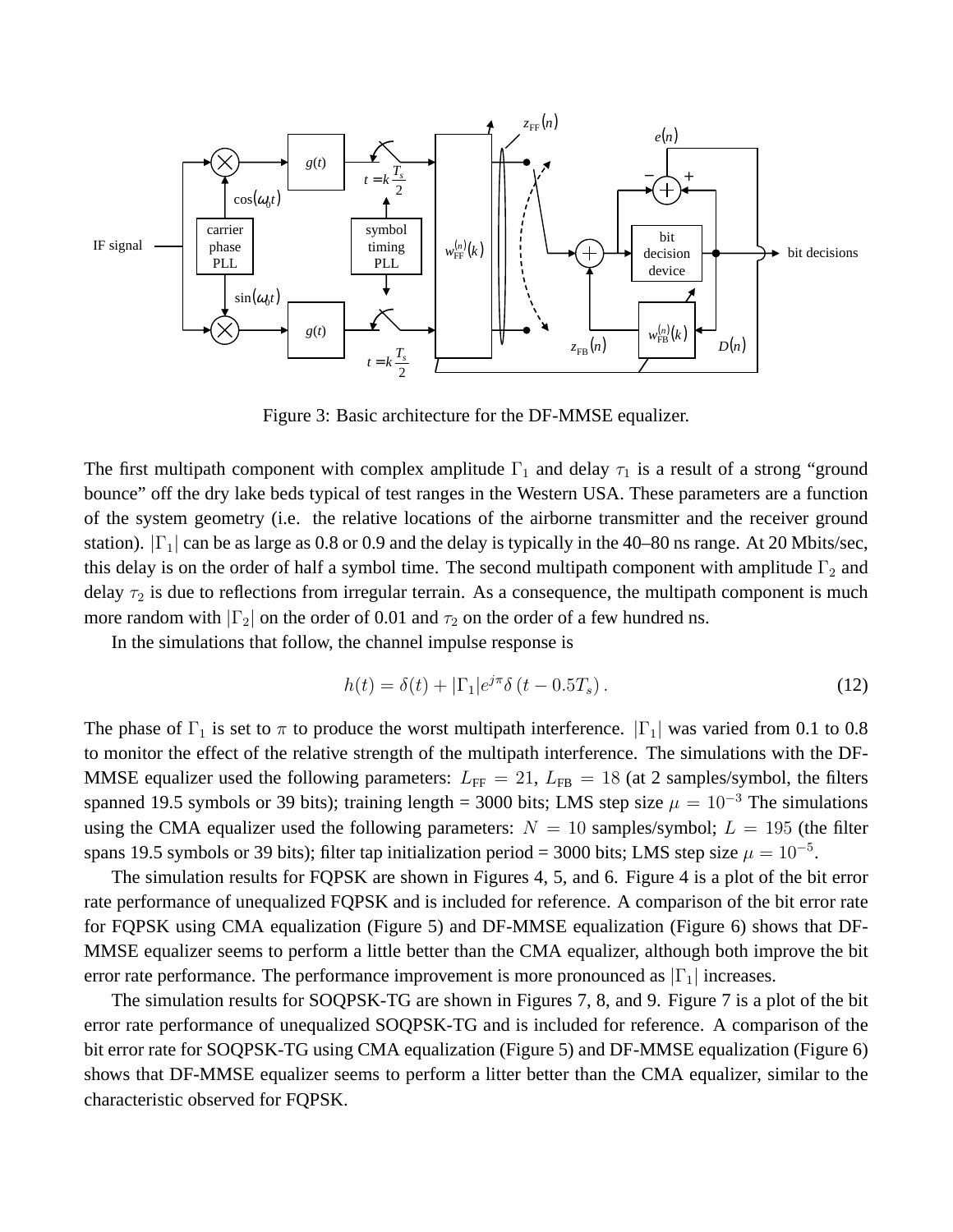

Figure 4: Performance of unequalized FQPSK on the channel (12).



Figure 5: Performance of FQPSK using the CMA equalizer on the channel (12).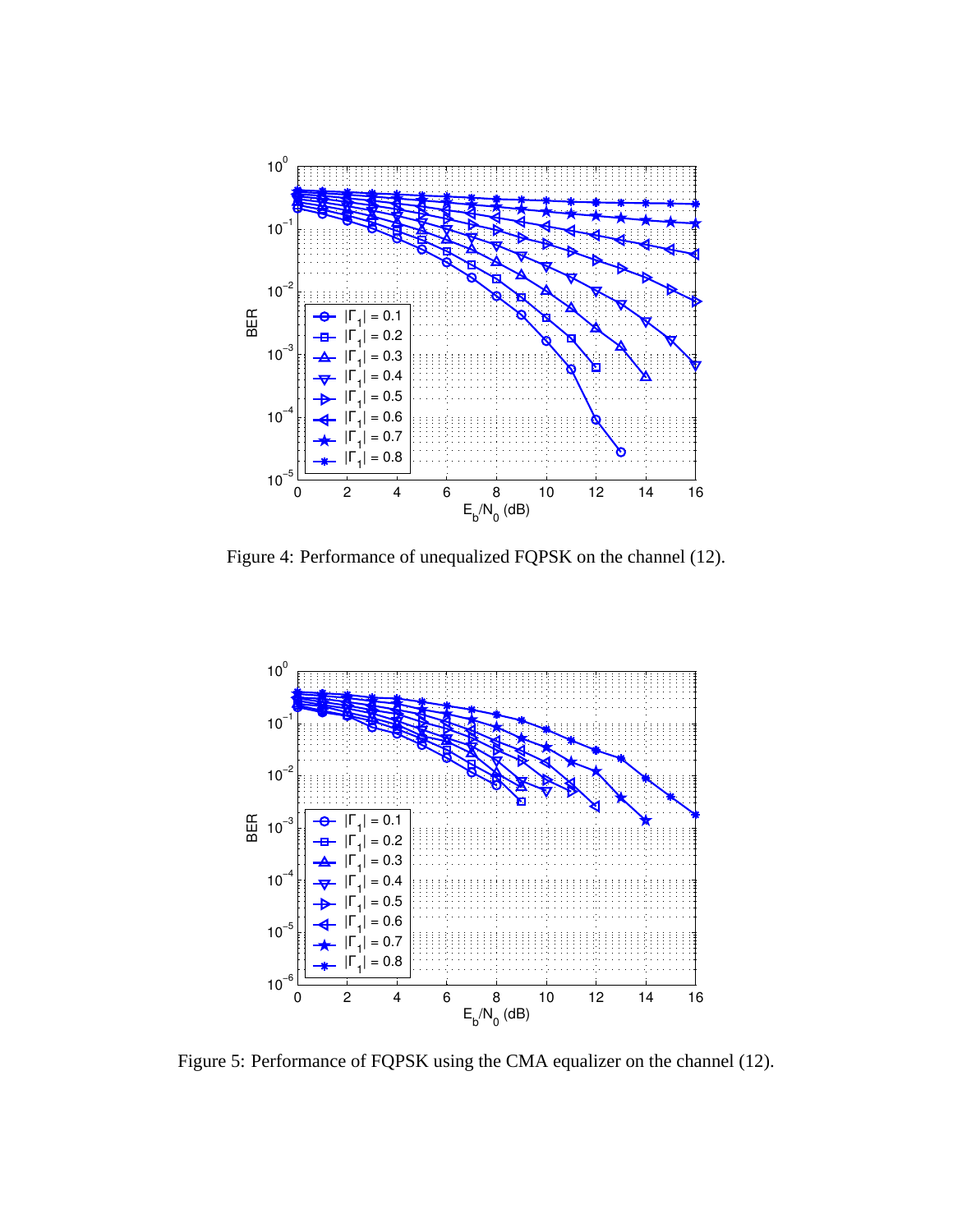

Figure 6: Performance of FQPSK using the DF-MMSE equalizer on the channel (12).



Figure 7: Performance of unequalized SOQPSK-TG on the channel (12).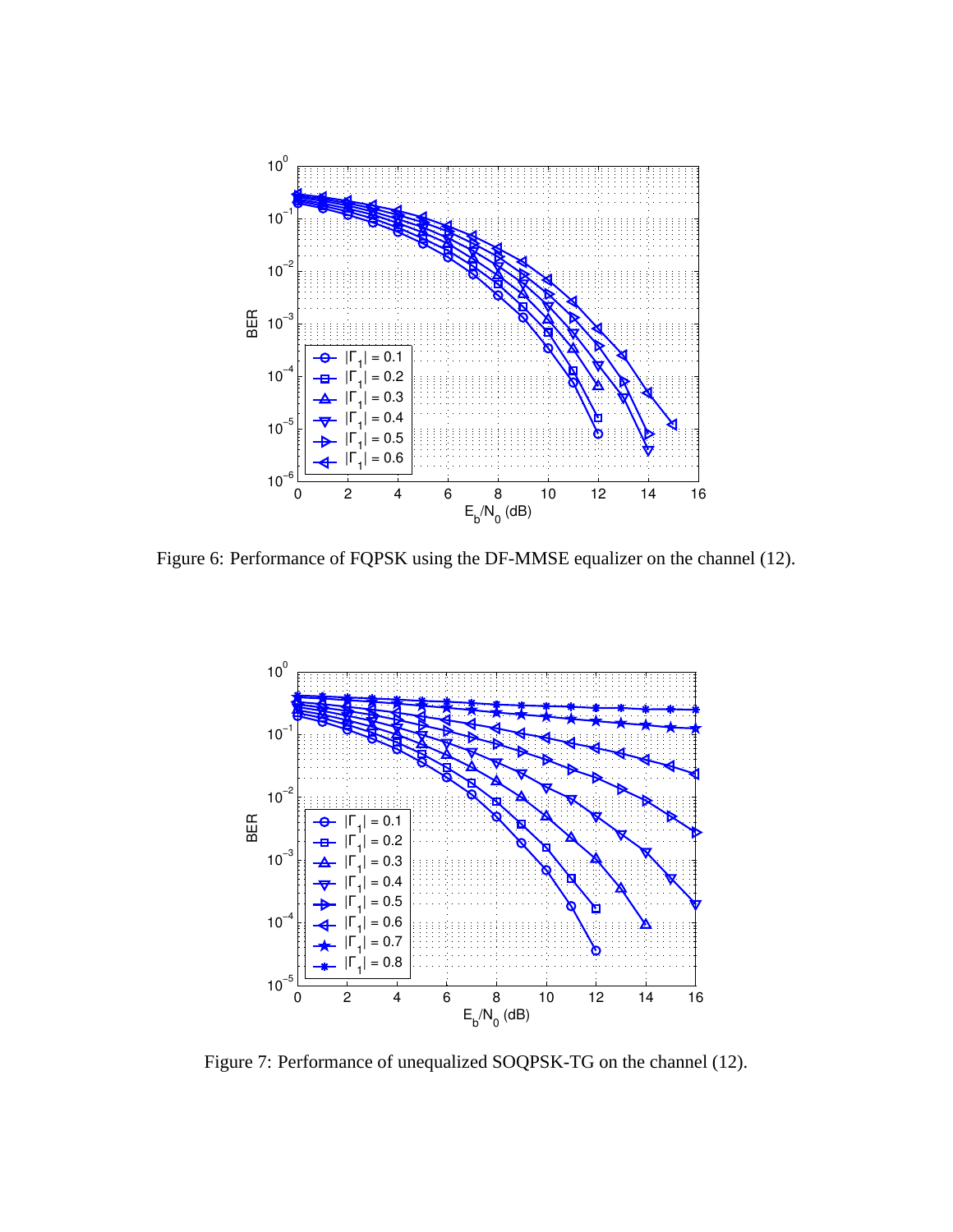

Figure 8: Performance of SOQPSK-TG using the CMA equalizer on the channel (12).



Figure 9: Performance of SOQPSK-TG using the DF-MMSE equalizer on the channel (12).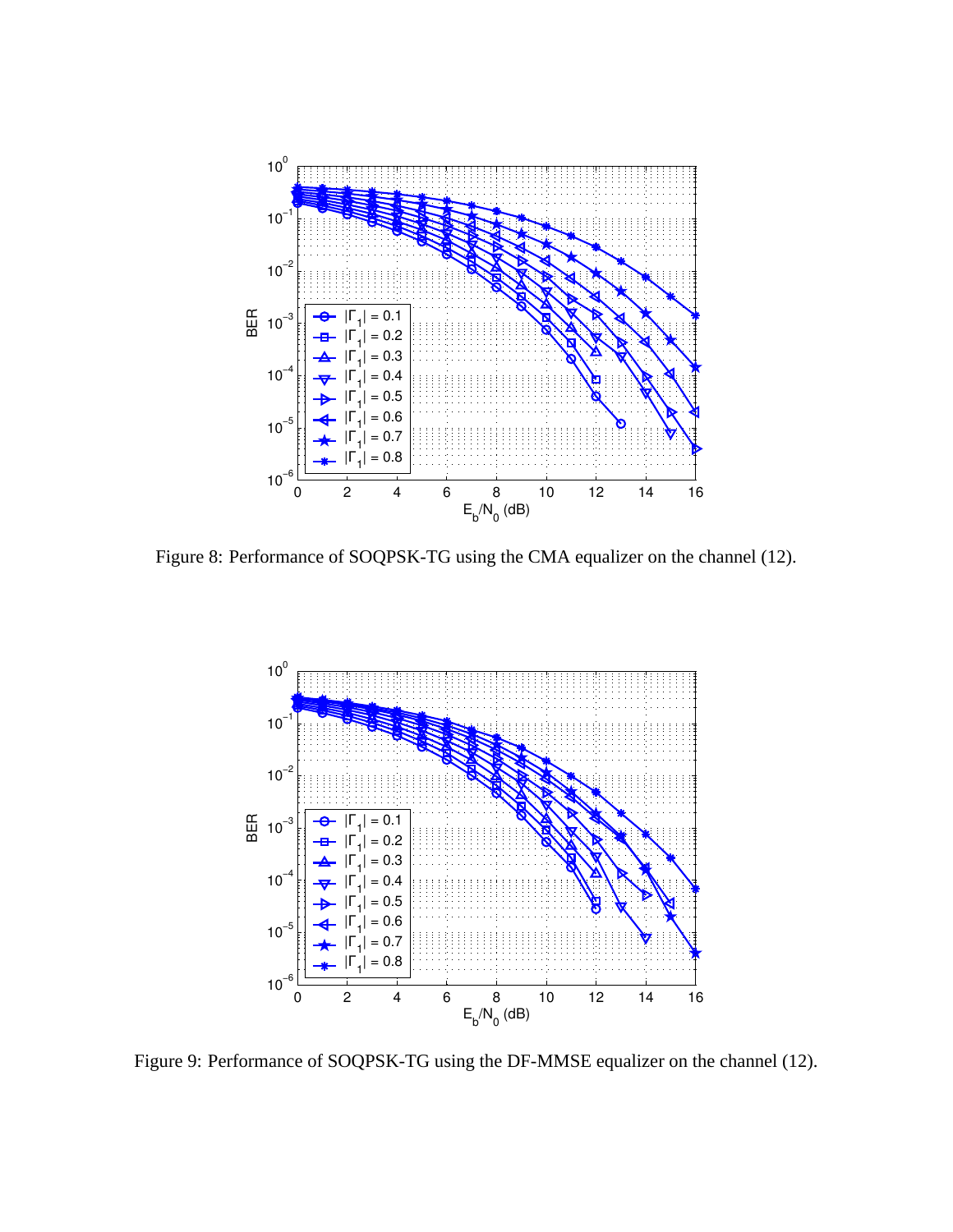#### **DISCUSSION AND CONCLUSIONS**

While both CMA and DF-MMSE equalizers are able to reduce the performance loss due to multipath interference to acceptable levels, there are implementation differences that should be noted. Both equalizers were chosen to span the same number of bit intervals. Since the DF-MMSE equalizer operates at two samples/symbol, it requires fewer multiplies than the CMA equalizer. The number of CMA filter coefficients would be the same as the number of filter coefficients for the DF-MMSE equalizer if the CMA equalizer could operate at two samples/symbol. However simulation results (not included due to space limitations) show significant performance degradations when the detection filter operates at 2 samples/symbol. These same results suggest  $N = 10$  samples/symbol produces nearly optimum results. Thus, for the ARTM Tier-1 waveforms, the CMA equalizer will require more filter coefficients than the DF-MMSE equalizer.

The CMA equalizer is truly blind; it does not require knowledge of the data symbols, carrier phase, or timing synchronization to operate. This is an attractive feature since multipath interference often makes it difficult to obtain accurate estimates of the carrier phase and symbol timing. The DF-MMSE requires a known training sequence, at least from a "cold start". Simulation results with carrier phase offset also show that the DF-MMSE equalizer requires at least course carrier phase synchronization to achieve acceptable performance. Normally, DF-MMSE equalizers also require symbol timing and it is common knowledge that fractionally spaced equalizers are less susceptible to symbol timing errors than symbolspaced equalizers [7]. However, if the feedforward filter is long enough, the DF-MMSE equalizer is still able to function. The feedforward filter adapts to a filter that compensates for the multipath interference and performs the interpolations to adjust for the timing error. In the simulations performed for this paper, the  $L_{FF} = 21$  is long enough to compensate for a timing error up to half a symbol time.

In conclusion, the CMA and DF-MMSE equalizers are able to compensate for the multipath interference encountered in aeronautical telemetry applications. These two equalizers present slight performance/complexity trade-offs than can be exploited to advantage. For both the waveforms, the DF-MMSE equalizer provided slightly better bit error rate performance than the CMA equalizer. This is somewhat expected since the CMA equalizer is completely blind while the DF-MMSE equalizer is not. The CMA equalizer requires a longer adaptive filter and must operate at a higher clock rate than the DF-MMSE equalizer, but the DF-MMSE equalizer requires training and at least course carrier phase synchronization.

#### **REFERENCES**

- [1] C. Irving, "Range telemetry improvement and modernization," in *Proceedings of the International Telemetering Conference*, Las Vegas, NV, October 1997, pp. 294 – 303.
- [2] W. Gao and K. Feher, "FQPSK: A bandwidth and RF power efficient technology for telemetry applications," in *Proceedings of the International Telemetering Conference*, Las Vegas, NV, October 1997, pp. 480–488.